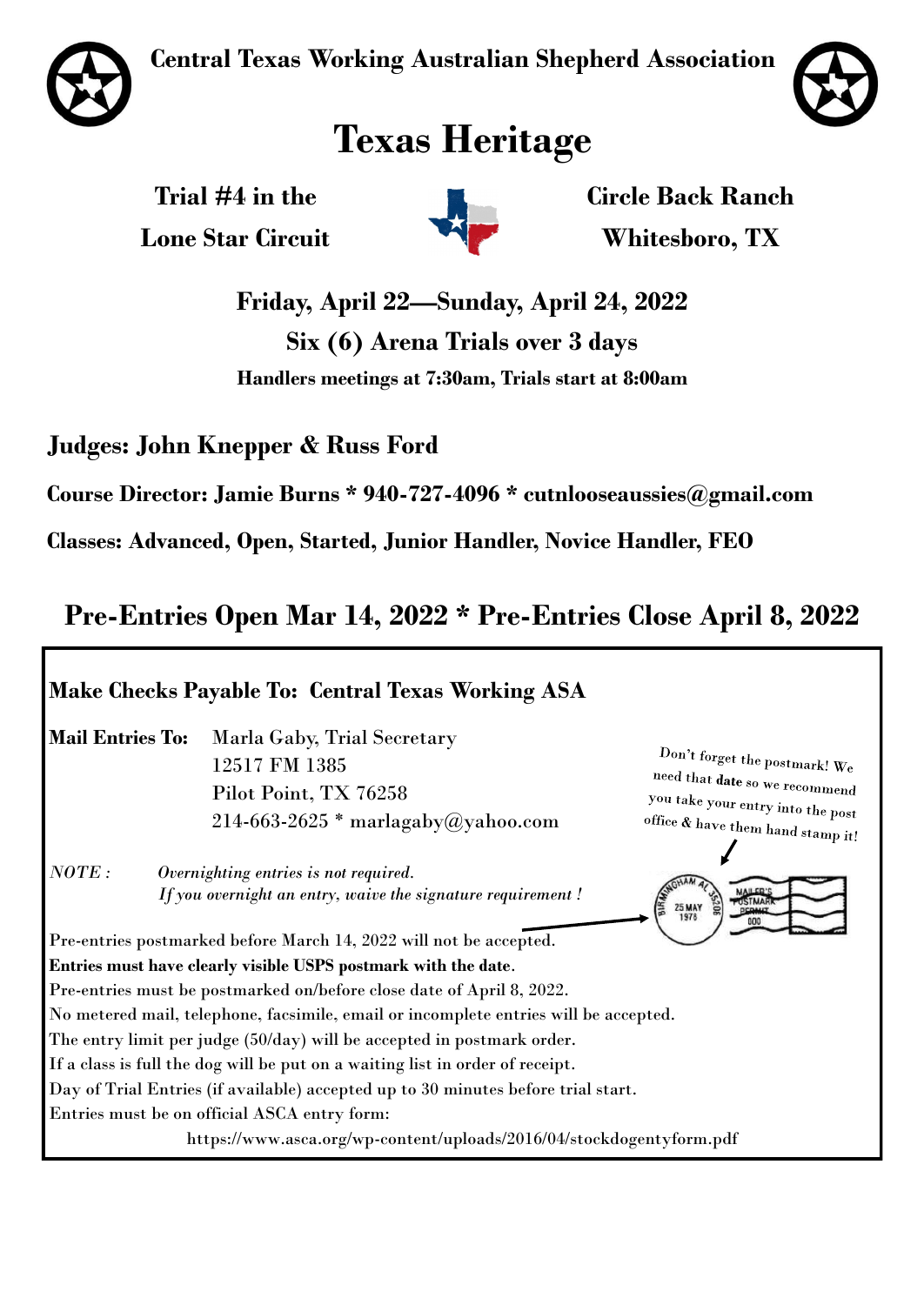

| Schedule, Courses & Fees |                                   |                     |              |                      |  |
|--------------------------|-----------------------------------|---------------------|--------------|----------------------|--|
| <b>Stock</b>             | <b>Course</b>                     | Judge               | Day of Trial | <b>Pre-Entry Fee</b> |  |
|                          | TRIAL #1 - FRIDAY, APRIL 22       |                     |              |                      |  |
| Cattle                   | $\mathbf C$                       | <b>John Knepper</b> | \$60.00      | \$55.00              |  |
| <b>Sheep</b>             | $\mathbf C$                       | <b>Russ Ford</b>    | \$50.00      | \$40.00              |  |
| Ducks                    | Н                                 | <b>Russ Ford</b>    | \$50.00      | \$40.00              |  |
|                          | TRIAL #2 - FRIDAY, APRIL 22       |                     |              |                      |  |
| Cattle                   | $\mathbf C$                       | <b>Russ Ford</b>    | \$60.00      | \$55.00              |  |
| <b>Sheep</b>             | $\mathsf{C}$                      | <b>John Knepper</b> | \$50.00      | \$40.00              |  |
| <b>Ducks</b>             | Н                                 | <b>John Knepper</b> | \$50.00      | \$40.00              |  |
|                          | $\alpha$ improperent $\mathbf{r}$ |                     |              |                      |  |

## TRIAL #1 - SATURDAY, APRIL 23

| Cattle                      | C            | <b>Russ Ford</b>              | \$60.00 | \$55.00 |  |  |
|-----------------------------|--------------|-------------------------------|---------|---------|--|--|
| <b>Sheep</b>                | $\mathbf C$  | <b>John Knepper</b>           | \$50.00 | \$40.00 |  |  |
| Ducks                       | H            | <b>John Knepper</b>           | \$50.00 | \$40.00 |  |  |
|                             |              | TRIAL #2 - SATURDAY, APRIL 23 |         |         |  |  |
| Cattle                      | $\mathbf C$  | <b>John Knepper</b>           | \$60.00 | \$55.00 |  |  |
| Sheep                       | $\mathbf C$  | <b>Russ Ford</b>              | \$50.00 | \$40.00 |  |  |
| Ducks                       | H            | <b>Russ Ford</b>              | \$50.00 | \$40.00 |  |  |
| TRIAL #1 - SUNDAY, APRIL 24 |              |                               |         |         |  |  |
| Cattle                      | $\bf{A}$     | <b>John Knepper</b>           | \$60.00 | \$55.00 |  |  |
| <b>Sheep</b>                | $\mathbf{A}$ | <b>Russ Ford</b>              | \$50.00 | \$40.00 |  |  |
| Ducks                       | $\bf{A}$     | <b>Russ Ford</b>              | \$50.00 | \$40.00 |  |  |
| TRIAL #2 - SUNDAY, APRIL 24 |              |                               |         |         |  |  |
| Cattle                      | $\bf{A}$     | <b>Russ Ford</b>              | \$60.00 | \$55.00 |  |  |
| <b>Sheep</b>                | $\bf{A}$     | <b>John Knepper</b>           | \$50.00 | \$40.00 |  |  |
| Ducks                       | $\bf{A}$     | <b>John Knepper</b>           | \$50.00 | \$40.00 |  |  |

C—right hand chute (clockwise) \*\* H—counter-clockwise \*\* A-counter-clockwise

*Cattle: Beef—3-5 head Sheep: Dorper cross—3-5 head (may use Goats for Started) Ducks: various—5 head*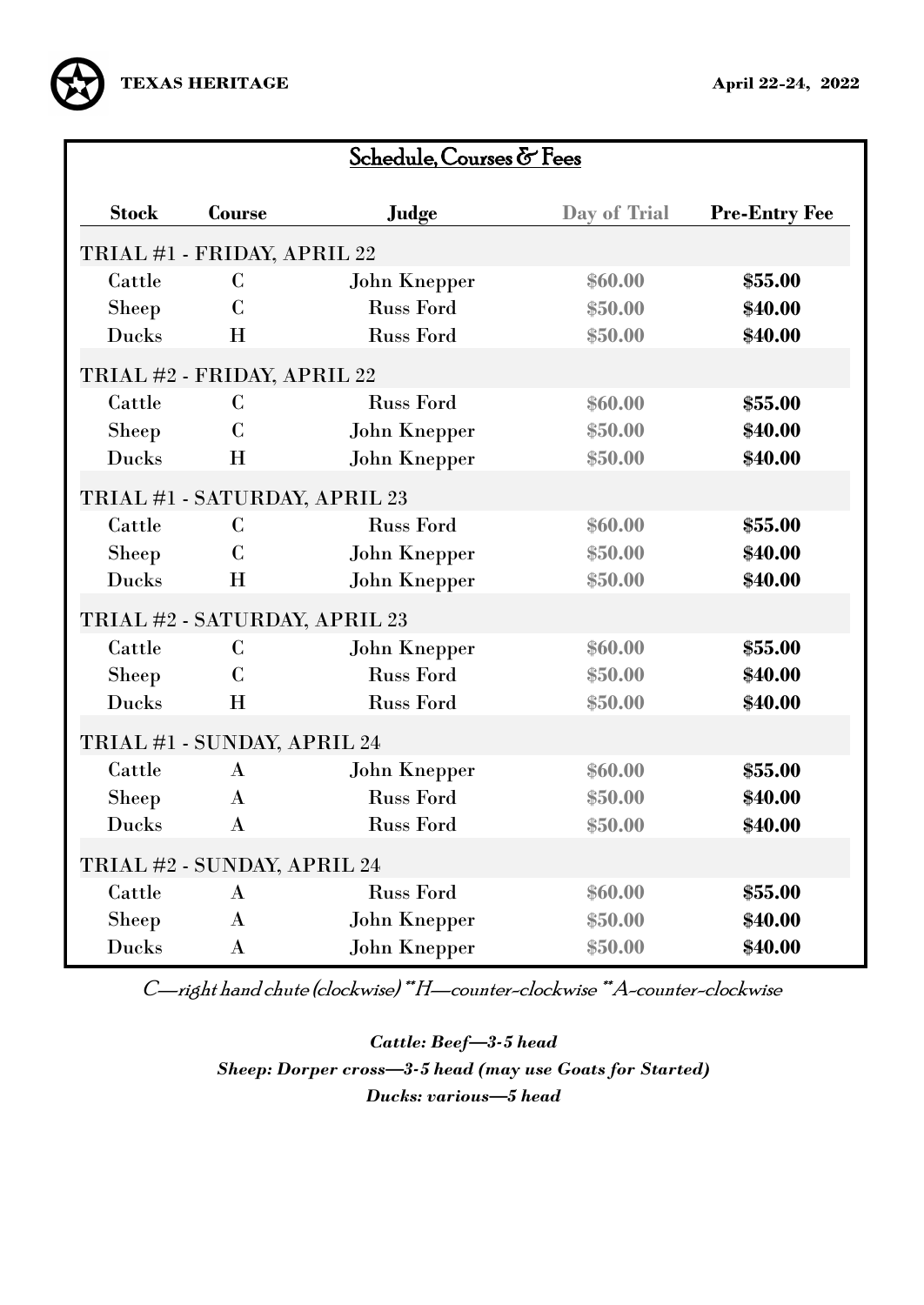

| <b>DIRECTIONS:</b>   | Circle Back Ranch<br>3451 Brumelow Road<br>Whitesboro, TX 76273                                                                                                                                                                                                                                                                                                                                                                                                                                                                                                                                                                                                                                                                                                                                                                                                                       |  |  |  |  |
|----------------------|---------------------------------------------------------------------------------------------------------------------------------------------------------------------------------------------------------------------------------------------------------------------------------------------------------------------------------------------------------------------------------------------------------------------------------------------------------------------------------------------------------------------------------------------------------------------------------------------------------------------------------------------------------------------------------------------------------------------------------------------------------------------------------------------------------------------------------------------------------------------------------------|--|--|--|--|
|                      | From the intersection of Hwy 82 and Hwy 377 in Whitesboro, TX go north on Hwy 377 ap-<br>proximately 10 miles to Hwy 901 West. Turn left on 901 West, travel past Rock Creek and take<br>the first left to Dexter Road. Follow Dexter Road to the right (paved road). Turn left on<br>Brumelow Rd (1st left). Circle Back Ranch entrance will be on the right.                                                                                                                                                                                                                                                                                                                                                                                                                                                                                                                        |  |  |  |  |
|                      | From Oklahoma, go south on Hwy 377 approximately 4 miles from the Texas border to Hwy<br>901 West. Turn right on 901 West, travel past Rock Creek and take the first left to Dexter<br>Road. Follow Dexter Road to the right. Turn left on Brumelow Rd (1st left). Circle Back<br>Ranch entrance will be on the right.                                                                                                                                                                                                                                                                                                                                                                                                                                                                                                                                                                |  |  |  |  |
| <b>VETERINARIAN:</b> | Grayson County Animal Emergency Clinic * 903-337-0898<br>3301 Woodlawn Blvd.<br>Denison, TX 75020                                                                                                                                                                                                                                                                                                                                                                                                                                                                                                                                                                                                                                                                                                                                                                                     |  |  |  |  |
| <b>LODGING:</b>      | Motels/<br>Whitesboro Inn & Suites, Whitesboro, TX<br>Cabins<br>Victorian Inns, Whitesboro, TX<br>Best Western Plus, Madill, OK Pets-\$20/day, 2 max<br>Cedar Bayou Marina, TX . Cedarbayou.com. Motel, Cabins, RV                                                                                                                                                                                                                                                                                                                                                                                                                                                                                                                                                                                                                                                                    |  |  |  |  |
|                      | Many campgrounds & cabins near Lake Texoma-here's a few:<br>Camping<br>Lake Texoma RV Camp. thousandtrails.com/texas/lake-texoma-rv-campground<br>Cedar Bayou Marina . Cedarbayou.com<br>Gone Fishing RV Resort . Gonefishingrvresort.com<br>Roys RV Resort . 325-642-8697<br>Juniper Point (on Lake Texoma) . recreation.gov                                                                                                                                                                                                                                                                                                                                                                                                                                                                                                                                                         |  |  |  |  |
| <b>FOOD</b>          | BYO lunches & drinks. There are a couple of places nearby for burgers                                                                                                                                                                                                                                                                                                                                                                                                                                                                                                                                                                                                                                                                                                                                                                                                                 |  |  |  |  |
| <b>RIBBONS:</b>      | Placement ribbons for 1st through 4th place, and<br>Qualifying ribbons will be awarded                                                                                                                                                                                                                                                                                                                                                                                                                                                                                                                                                                                                                                                                                                                                                                                                |  |  |  |  |
| <b>AWARDS:</b>       | High in Trial awards for Advanced, Open & Started teams in each trial                                                                                                                                                                                                                                                                                                                                                                                                                                                                                                                                                                                                                                                                                                                                                                                                                 |  |  |  |  |
|                      | High Combined awards  must enter all trials, all stock, to qualify<br>High Combined WTCH—highest combined scores for Aussie that begins trial with a WTCH<br>*<br>High Combined non-WTCH—highest combined scores for Aussie that begins the trial with-<br>$\ast$<br>out a WTCH title<br>High Combined Started—highest combined total of the top 2 scores from each class of stock<br>$\ast$<br>for Aussie from the Started Division (provides the opportunity for dogs to move up to Open<br>after two qualifying runs while still qualifying for Started buckle). If the handler of a Start-<br>ed Aussie wishes to compete for the HC non-WTCH instead of HCS, that intention must be<br>declared before the start of the trials on Friday. Please note your preference on the entry<br>form.<br><b>High Combined Other Breed—highest combined scores for non-Aussie</b><br>$\ast$ |  |  |  |  |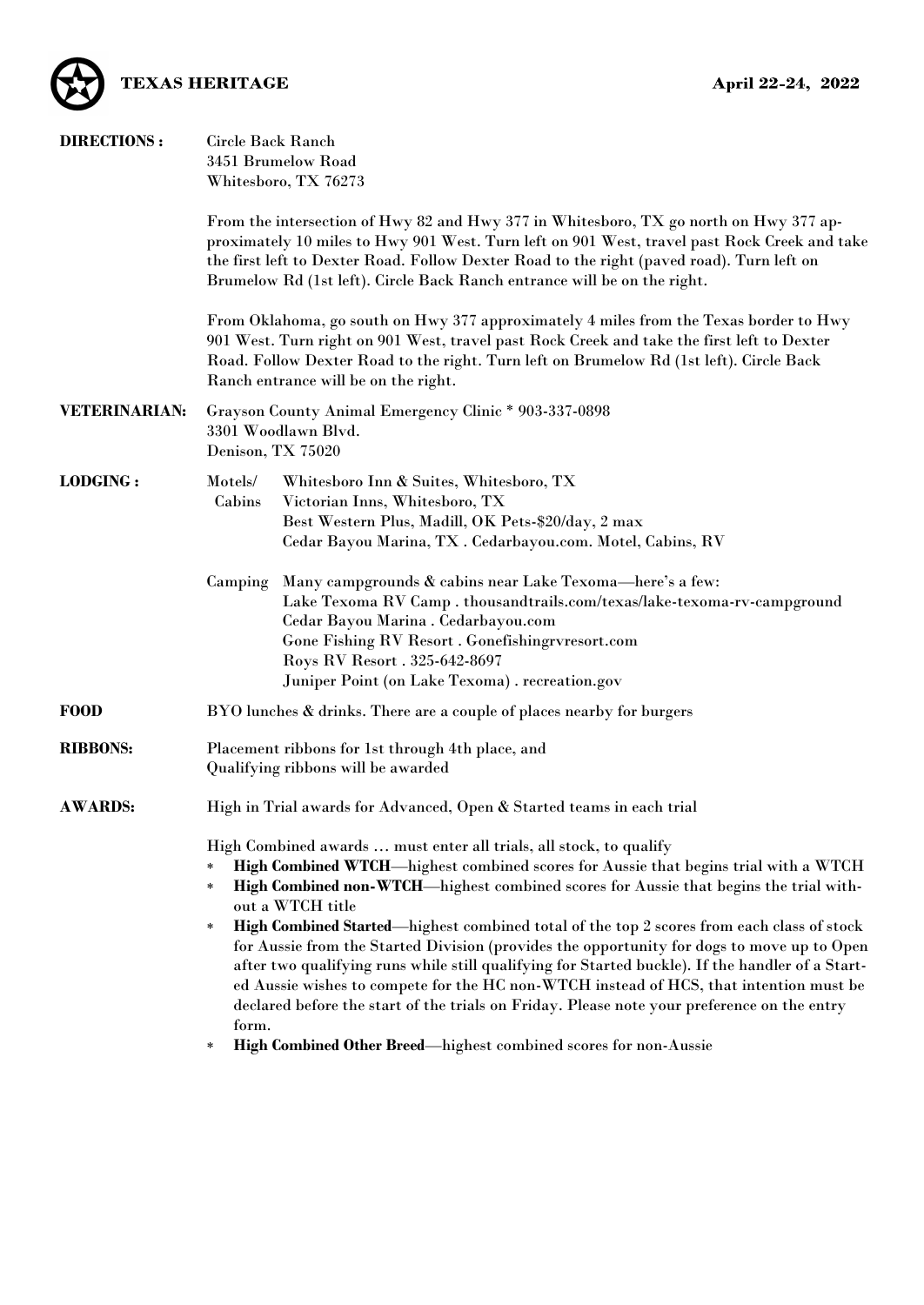

#### **GENERAL**

- This trial will be run under ASCA rules and regulations:
	- https://www.asca.org/wp-content/uploads/2019/05/stockdogrules.pdf
- Central Texas Working ASA reserves the right to substitute a judge, if necessary.
- Run order will be determined by random drawing and posted before the trial begins.
- Bitches in season will run in draw order and must remain crated when not competing.
- Ties are broken by time.
- Questions or conflicts should immediately be brought to the attention of the Course Director.

### **RESPONSIBILITIES**

- Owners of dogs will be responsible for all injuries to livestock. At stock owners option, dog's owner will pay for veterinary services or, if necessary, replacement cost. Cattle  $= $750/\text{head}$ , Sheep  $= $250/\text{head}$ , Ducks  $=$ \$35/head.
- Owners/handlers are responsible for their dog(s). Dogs must be crated or on lead at all times, except when competing.
- Children must be under direct adult supervision at all times.
- Circle Back Ranch, Central Texas Working ASA, its' officers and members assume no responsibility for any loss, damage or injury sustained by an exhibitor, handler, dog, property, child or spectator. Trialing is inherently dangerous. Knowing this, you assume full liability for yourself, dog and stock if any damage is caused by you or your dog to stock or others.
- Please clean up after your dogs!

### **ENTRIES & FEES**

- Entry fees will not be refunded after April 8, 2022 unless the run can be filled from a waiting list. *Substitutions will be allowed if the substitute dog is owned by the original entrant.*
- In the event that any dog is deemed absent prior to April 22, 2022, its trial slot(s) will be filled from the waiting list and any entry fee(s) will be refunded to the original entrant only, unless the original entrant provides a substitute dog. *Substitutions will be allowed if the substitute dog is owned by the original entrant.*
- Entry fees will not be refunded after April 22, 2022 in the event a dog is absent, disqualified by a judge, or barred from competition by the trial committee. Entry fees will be refunded if excused in writing by a veterinarian.
- Entry fees will not be refunded if the trial cannot open or be completed by reason of riots, civil disturbances, fire and/or dangerous weather conditions, acts of God, public emergencies, acts of public enemy, strikes or other causes beyond the control of Central Texas Working ASA.
- Selling runs is not permitted unless the trial is full. If the trial is full and you wish to sell a run, the transaction must be handled by the trial secretary. All offers to buy or sell runs must be submitted to the show secretary at least one hour before the trial starts.
- Central Texas Working ASA will deposit entry fees in our bank account on or about April 15, 2022. Any checks returned for insufficient funds will be considered a void entry. There is a \$25 service charge for returned checks. If entries are resubmitted, payment must be in the form of cash, Money Order or Cashiers' Check.
- This trial is open to all ASCA approved herding breeds. Non-ASCA dogs may enter the trial without a QT number; however, only those with a QT number will be awarded ASCA titles upon completing title requirements. QT & Service Membership applications are available at:

https://asca.org/wp-content/uploads/2016/04/trackapp.pdf